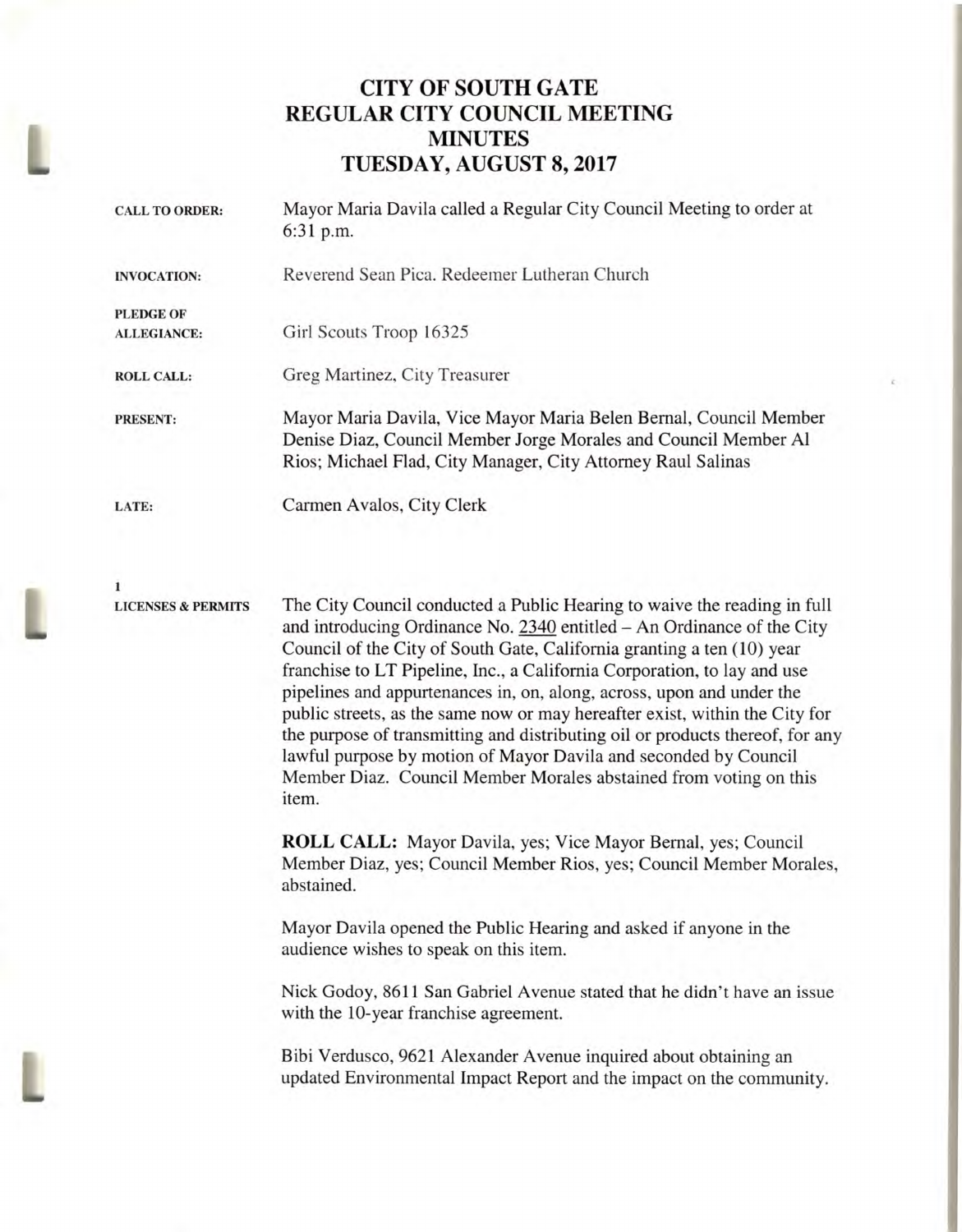| <b>LICENSES &amp; PERMITS</b> |                                                                                                                                                                                                                                                                                                                                                                                                                                                                       |  |  |
|-------------------------------|-----------------------------------------------------------------------------------------------------------------------------------------------------------------------------------------------------------------------------------------------------------------------------------------------------------------------------------------------------------------------------------------------------------------------------------------------------------------------|--|--|
| <b>CONT'D</b>                 | Mayor Davila closed the Public Hearing. City Manager Flad stated this is<br>an underground pipeline that has been there for decades and is empty.<br>There is no need for any additional environmental reporting.                                                                                                                                                                                                                                                     |  |  |
|                               | Council Member Rios asked if there were any plans to use this line.                                                                                                                                                                                                                                                                                                                                                                                                   |  |  |
|                               |                                                                                                                                                                                                                                                                                                                                                                                                                                                                       |  |  |
|                               | Art Cervantes, Public Works Director stated that this pipeline is one of the<br>backup lines to their facility. While it is not in use at the moment, it is<br>located in a place that would allow the opportunity for future use.                                                                                                                                                                                                                                    |  |  |
|                               | Vice Mayor Bernal asked if this pipeline was used during the last leasing<br>period and if a 10-year period standard.                                                                                                                                                                                                                                                                                                                                                 |  |  |
|                               | Art Cervantes, Director of Public Works responded that the line has not<br>been used for 30-years and there is no plan as of now to use this line. The<br>municipal code allows us to award for up to 25 years. In the past we have<br>been following either 5 or 10 years depending on our prior franchise<br>agreements that have been set up. In this particular case we are<br>recommending a 10 year agreement, which is considered standard for its<br>purpose. |  |  |
|                               | Vice Mayor Bernal asked if the last agreement was for a 10-year<br>agreement as well.                                                                                                                                                                                                                                                                                                                                                                                 |  |  |
|                               | Mr. Cervantes answered that the last agreement was for 5-year but a<br>request was made that we extend it to a 10-year. There were some<br>discussions on the City's ability to fund our oversight and management<br>expenses and they agreed to pay the additional fees, so it is cost neutral<br>and we were able to extend the extra 5 years.                                                                                                                      |  |  |
| <b>DEVIATE FROM</b>           |                                                                                                                                                                                                                                                                                                                                                                                                                                                                       |  |  |
| <b>THE AGENDA</b>             | At this time, there being no objections, Mayor Davila stated that item 2<br>would be considered out of its regular agenda order.                                                                                                                                                                                                                                                                                                                                      |  |  |
| $\overline{2}$                |                                                                                                                                                                                                                                                                                                                                                                                                                                                                       |  |  |
| <b>AZALEA SHOPPING</b>        | The City Council unanimously ratified the actions taken by City staff in<br>tendering a letter dated on or about May 31, 2017, accepting Primestor<br>Development's, Inc., offer as stated in its letter dated April 5, 2017 by<br>motion of Mayor Davila and seconded by Council Member Morales; and                                                                                                                                                                 |  |  |
|                               | Adopted Resolution No. 7775 entitled - A Resolution of the City<br>a.<br>Council of the City of South Gate accepting receipt of payment<br>from a recapitalization of the azalea Regional Shopping Center;<br>and                                                                                                                                                                                                                                                     |  |  |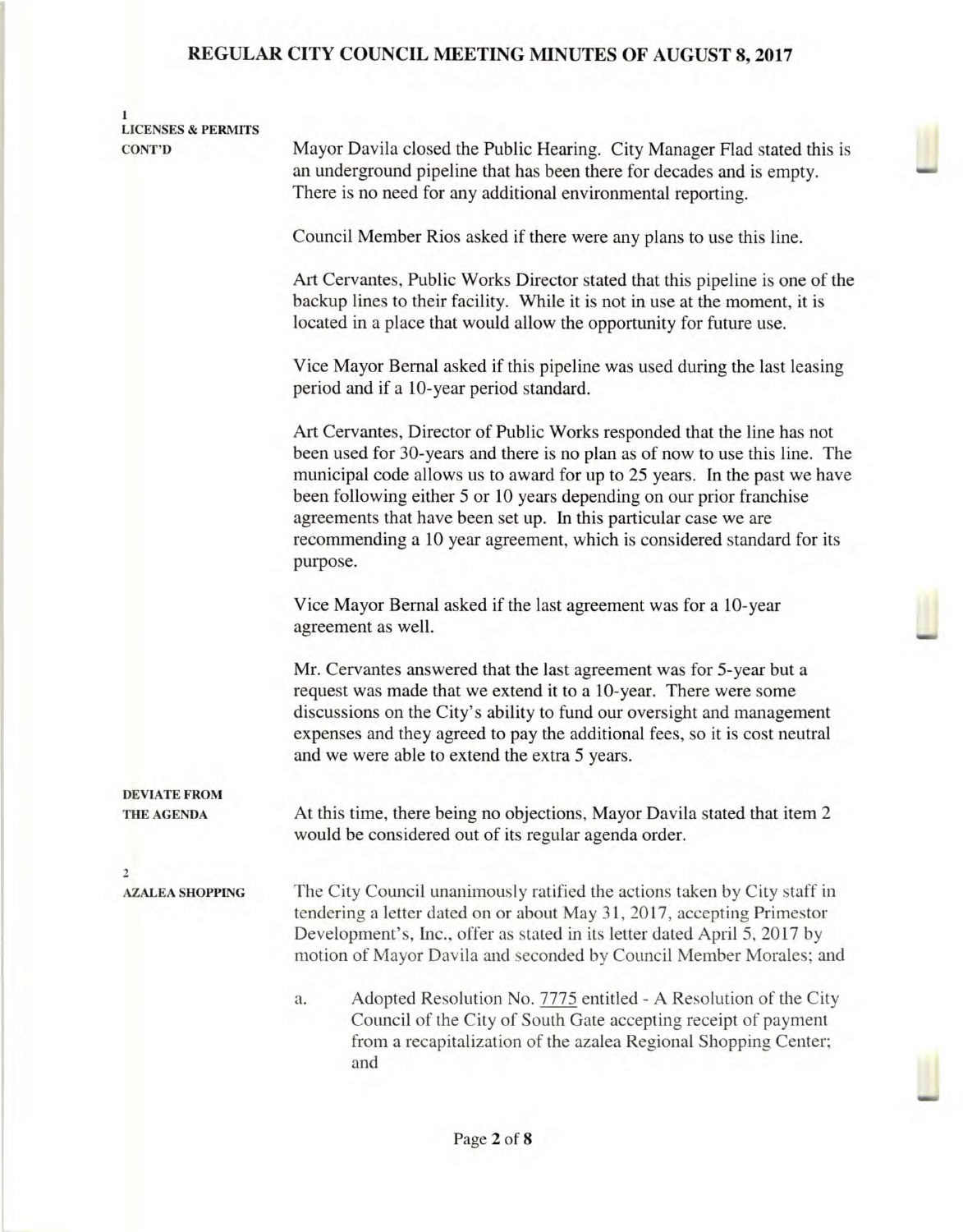L

L

| $\overline{2}$<br><b>AZALEA SHOPPING</b> |                                                                                                                                                                                                                                                                                                       |  |  |
|------------------------------------------|-------------------------------------------------------------------------------------------------------------------------------------------------------------------------------------------------------------------------------------------------------------------------------------------------------|--|--|
| <b>CONT'D</b>                            | Authorized the City Manager to accept and deposit the<br>b.<br>approximate sum of \$5,046,948 into the City's General Fund,<br>subject to certain closing adjustments with the understanding that<br>said funds are and will remain unappropriated pending further<br>action by the City Council; and |  |  |
|                                          | Authorized the City Manager, or his designee, to execute all<br>c.<br>related documentation, in a form acceptable to the City Attorney.                                                                                                                                                               |  |  |
| <b>COMMENTS FROM</b>                     |                                                                                                                                                                                                                                                                                                       |  |  |
| THE AUDIENCE                             | Bishop Juan Carlos Mendez, 9641 Virginia Avenue expressed his<br>disappointment in Council Member Diaz and her lack of participation in<br>the Churches in Action meetings and also her choice in Parks and<br>Recreation Commissioner.                                                               |  |  |
|                                          | Eva Ledezma, 9312 Victoria Avenue expressed her concern with Council<br>Member Diaz and her choice for Parks and Recreation Commissioner and<br>his lack of respect for others.                                                                                                                       |  |  |
|                                          | Yvonne Lonze, 9410 State Street, Apt. C is concerned about Council<br>Member Diaz and feels that she needs to have guidance from her fellow<br>Council Members so she can try to improve the City. She also is<br>concerned with her choice for the Parks and Recreation Commission.                  |  |  |
|                                          | Tracy Brolin, 9929 Pinehurst Avenue read a letter on behalf of Pater Don<br>Bruszer regarding his concerns with Mr. Morrison of the Parks and<br>Recreation Commission.                                                                                                                               |  |  |
|                                          | Bibi Verdusco, 9621 Alexander Avenue spoke on the Caltrans<br>Environmental Impact Report for Firestone Boulevard. She would like the<br>City Council to support her request to Caltrans to extend the public review<br>time for this document.                                                       |  |  |
|                                          | Virginia Johnson, 5751 McKinley Avenue is concerned with Mr.<br>Morrison being appointed as a Parks and Recreation Commissioner and<br>feels the City should be putting more effort into getting the audio files on<br>the website for both the Planning and Parks Commissions.                       |  |  |
|                                          | Nick Godoy, 8611 San Gabriel Avenue spoke on the people electing<br>Council Member Diaz and her right to appoint Mr. Morrison to the Parks<br>and Recreation Commission.                                                                                                                              |  |  |
|                                          | Henry C. Gonzalez, 10210 Alexander Avenue stated that all Council<br>Members have the right to choose their Commissioners. They should have<br>open communication when between everyone but Commissioners need to<br>remember they represent both the Council Member and the City.                    |  |  |
|                                          | Page 3 of 8                                                                                                                                                                                                                                                                                           |  |  |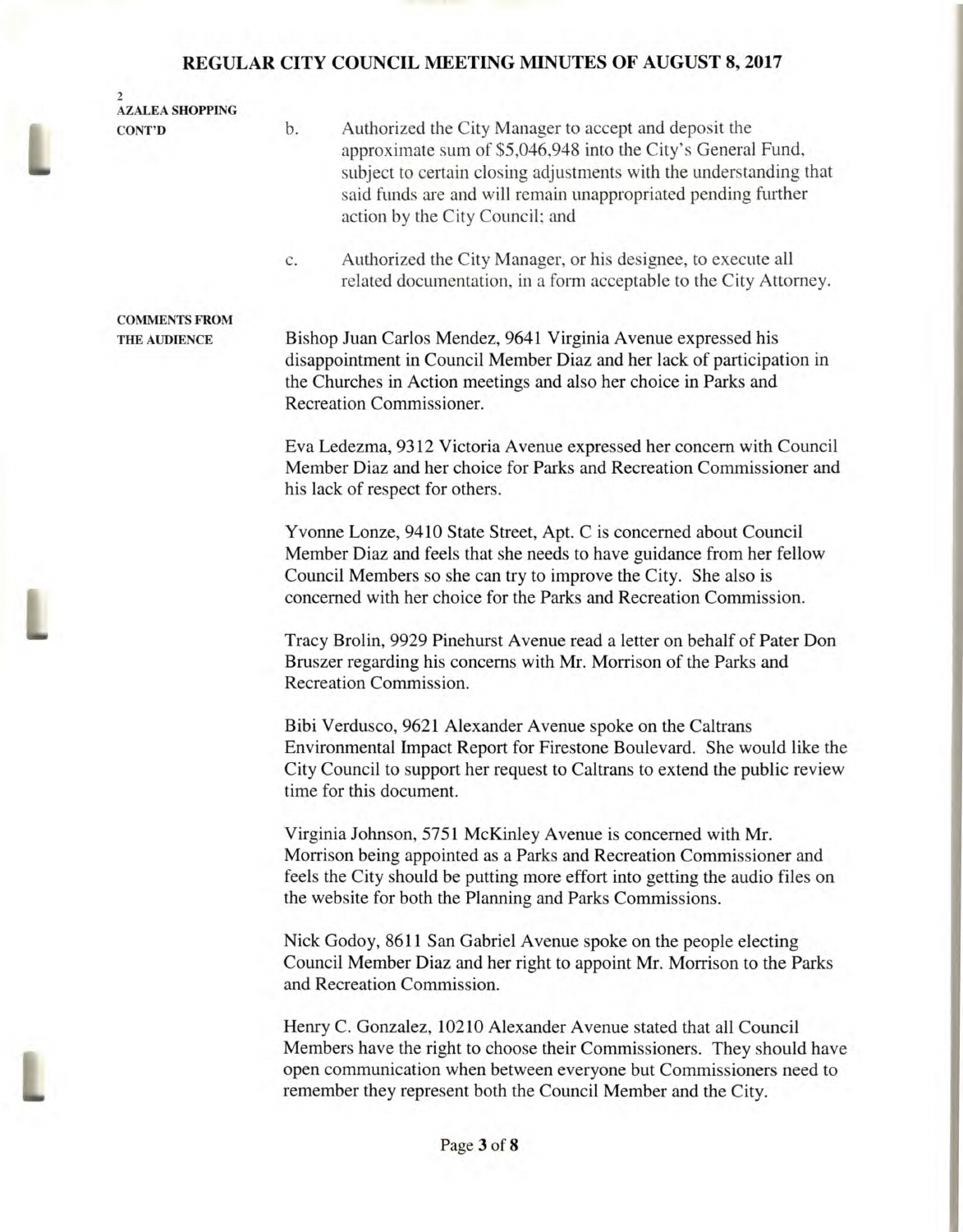**COMMENTS FROM THE AUDIENCE** 

**CONT'D** John Preill, 9305 Victoria Avenue spoke on the appointment of Mr. Morrison.

**REPORTS AND COMMENTS FROM CITY OFFICIALS** 

> Greg Martinez, City Treasurer stated that the numbers have been released for South Gate's homeless population. South Gate has a current homeless count of 158 for 2017.

> Council Member Diaz thanked Paul Adams and the Parks Department for the Movies at the Park. She also announced that the golf course has extended hours and would love to see more people out there using the golf course.

Council Member Morales attended the League of California Cities meeting where he was sworn in again as State Director.

Vice Mayor Bernal attended various National Night Out events and she thanked the residents and the Police Departments for the hard work that goes into hosting these events. She also spoke on the Parks and Planning Commissions having the audio of their minutes online, keeping the community clean and the reports regarding the parking lot for DD's Fashion.

Vice Mayor Bernal stated that as Council Members we read reports from the different commission meetings and I noticed that the Parks Commission accepts reports from various non-profits and other groups that we work with and I wanted to see if this statement is something that should be taken out of the reports because staff can neither audit or confirm the accuracy of the report however with some agencies I do believe we have right to audit their records.

Mayor Davila also attended various National Night Out events and would like to recognize the captains that hosted the event at a future City Council Meeting.

The Mayor attended the unveiling of a General Motors plaque at South East High School and attended the Director's boat tour with the Sanitation District that show how the recycled water goes back to the ocean and she took seven residents with her. She had a meeting with the Los Angeles Unified School District Local Superintendent Mr. Jose Huerta and was informed that South Gate has five new principles. Primestor will host their back pack giveaway on August  $13<sup>th</sup>$ . The mayor invited residents to attend the Tweedy Boulevard specific plan meeting on August 17<sup>th</sup> at South Gate Park.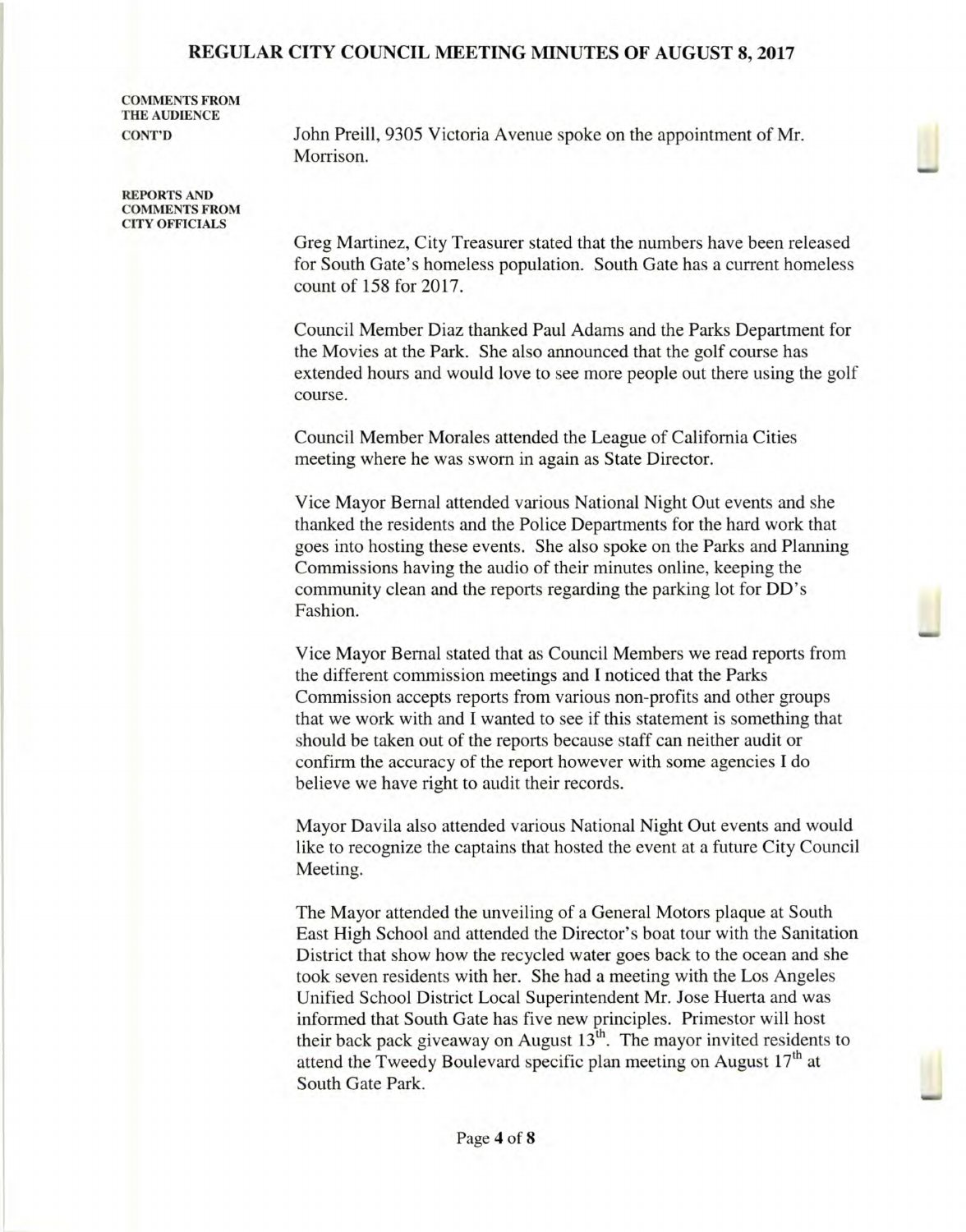| <b>CONSENT CALENDAR</b>                         | Agenda Items 3, 4, 5, 8, 9, 10, and 11 were unanimously approved by<br>motion of Mayor Davila and seconded by Council Member Morales.<br>Items 2, 6 and 12 were removed for separate discussion.                                                                                                                                                                                                                                                                                                                                                                                                                                                                             |  |  |  |
|-------------------------------------------------|------------------------------------------------------------------------------------------------------------------------------------------------------------------------------------------------------------------------------------------------------------------------------------------------------------------------------------------------------------------------------------------------------------------------------------------------------------------------------------------------------------------------------------------------------------------------------------------------------------------------------------------------------------------------------|--|--|--|
| $\mathfrak{z}$<br><b>CITY MEMBERSHIPS</b>       | The City Council unanimously adopted Resolution No. 7776 entitled - A                                                                                                                                                                                                                                                                                                                                                                                                                                                                                                                                                                                                        |  |  |  |
|                                                 | Resolution of the City Council of the City of South Gate, California,<br>designating City Council Member Jorge Morales to serve as the City's<br>voting delegate and Mayor Maria Davila as the City's alternate voting<br>delegate at the 2017 League of California Cities Annual Conference<br>September 13 through 15, 2017 during consideration of the consent<br>calendar.                                                                                                                                                                                                                                                                                               |  |  |  |
| 4                                               |                                                                                                                                                                                                                                                                                                                                                                                                                                                                                                                                                                                                                                                                              |  |  |  |
| <b>WATER</b>                                    | The City Council unanimously adopted Resolution No. $7777 - A$<br>Resolution of the City Council of the City of South Gate, California,<br>appointing the Director of Public Works/City Engineer Arturo Cervantes<br>as the Primary Board Member, and Water Division Manager Christopher<br>Castillo, Senior Engineer Gladis Deras and Assistant Engineer Guillermo<br>Petra as the Alternate Board Members to serve on the Los Angeles<br>Gateway Region Integrated Regional Water Management Joint Powers<br>Authority (GWMA) Governing Board for a two-year term beginning<br>October 1, 2017 through September 30, 2019 during consideration of the<br>consent calendar. |  |  |  |
| 5                                               |                                                                                                                                                                                                                                                                                                                                                                                                                                                                                                                                                                                                                                                                              |  |  |  |
| <b>STREETS/SIDEWALKS/</b><br><b>LANDSCAPING</b> | The City Council unanimously approved a Professional Services<br>Agreement (Contract No. 3352) with The Trust for Public Land to provide<br>project management, design and construction support services for the<br>Urban Orchard Project, City Project No. 539-PRK, in an amount not-to-<br>exceed \$381,350 during consideration of the consent calendar; and                                                                                                                                                                                                                                                                                                              |  |  |  |
|                                                 | Authorized the Mayor to execute the Agreement in a form<br>a.<br>acceptable to the City Attorney.                                                                                                                                                                                                                                                                                                                                                                                                                                                                                                                                                                            |  |  |  |
| 6<br>STREETS/SIDEWALKS/                         |                                                                                                                                                                                                                                                                                                                                                                                                                                                                                                                                                                                                                                                                              |  |  |  |
| <b>LANDSCAPING</b>                              | The City Council unanimously approved an Agreement (Contract No.<br>3353) with M.C. Alyea Construction necessary for the construction of the<br>parking lot improvements at the southeast corner of Imperial Highway and<br>Garfield Place, City Project No. 565-GEN, in an amount not-to-exceed<br>\$75,648 by motion of Council Member Morales and seconded by Mayor<br>Davila; and                                                                                                                                                                                                                                                                                        |  |  |  |
|                                                 | Approved the Notice of Exemption for the parking lot<br>a.<br>improvements at the southeast corner of Imperial Highway and<br>Garfield Place, City Project No. 565-GEN, and directing the City<br>Clerk to file it with the Los Angeles County Recorder's Office;<br>and                                                                                                                                                                                                                                                                                                                                                                                                     |  |  |  |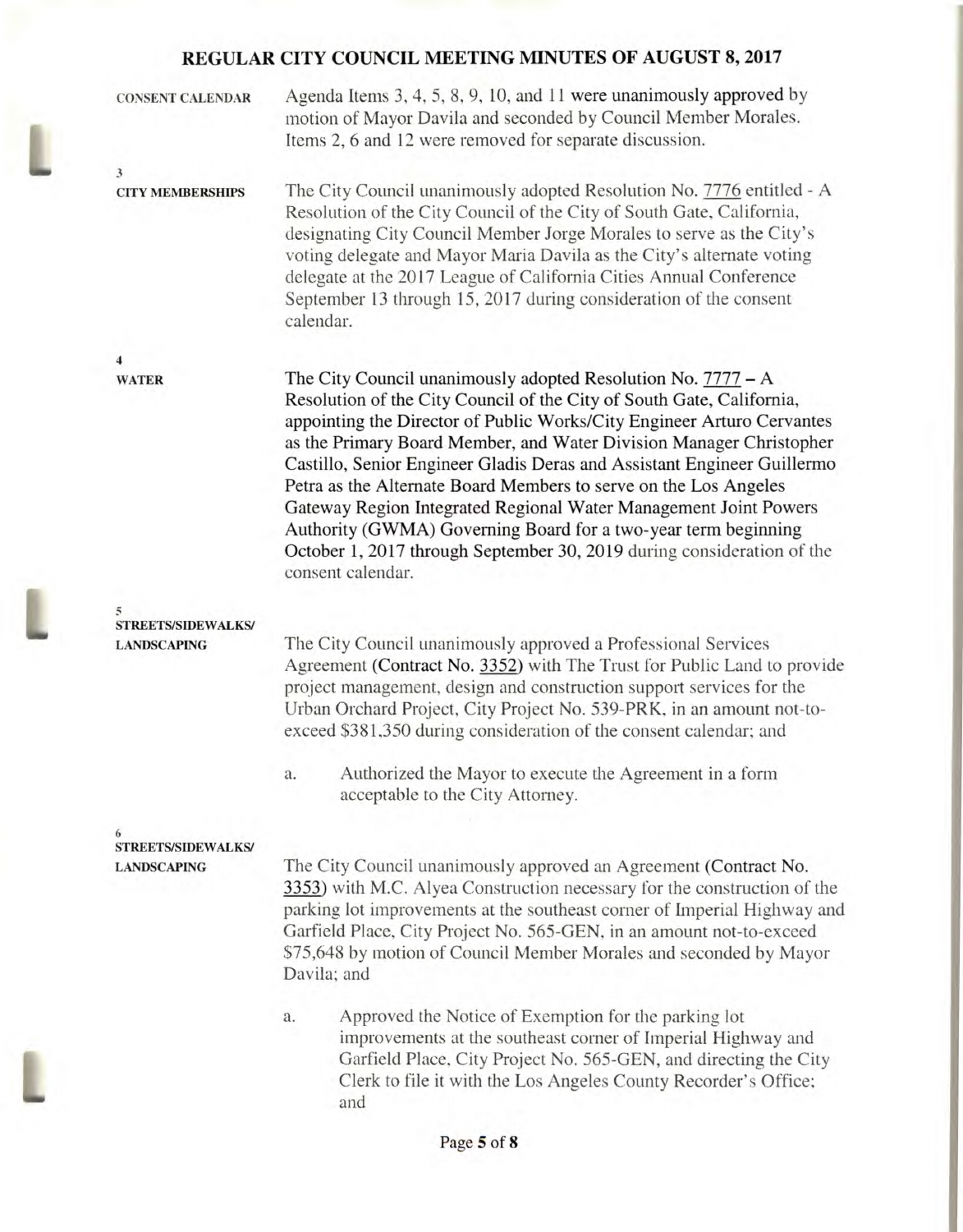| <b>STREETS/SIDEWALKS/</b><br><b>LANDSCAPING</b>                |                                                                                                                                                                                                                                                                                                                                                                                                                                          |  |  |
|----------------------------------------------------------------|------------------------------------------------------------------------------------------------------------------------------------------------------------------------------------------------------------------------------------------------------------------------------------------------------------------------------------------------------------------------------------------------------------------------------------------|--|--|
| <b>CONT'D</b>                                                  | Authorized the Mayor to execute the Agreement in a form<br>b.                                                                                                                                                                                                                                                                                                                                                                            |  |  |
|                                                                | acceptable to the City Attorney.                                                                                                                                                                                                                                                                                                                                                                                                         |  |  |
| $\overline{7}$                                                 | Item #7 was removed from the agenda.                                                                                                                                                                                                                                                                                                                                                                                                     |  |  |
| <b>MUNICIPAL AUDITORIUM</b><br><b>ADMIN/STREETS/SIDEWALKS/</b> |                                                                                                                                                                                                                                                                                                                                                                                                                                          |  |  |
| <b>LANDSCAPING</b>                                             | The City Council unanimously authorized the Director of Public<br>Works/City Engineer to approve Change Order No. 2 to Contract No.<br>3320 with CJ Concrete Construction, Inc., to construct the Auditorium<br>Entrance Project, City Project No. 581-PRK, and concrete improvements<br>at various locations, including Dr. Glenn T. Seaborg Way, in an amount<br>not-to exceed \$199,875 during consideration of the consent calendar. |  |  |
| 9                                                              |                                                                                                                                                                                                                                                                                                                                                                                                                                          |  |  |
| <b>INVESTMENTS</b>                                             | The City Council unanimously received and filed the Quarterly<br>Investment Report for the quarter ended September 30, 2016 during<br>consideration of the Consent Calendar.                                                                                                                                                                                                                                                             |  |  |
| 10                                                             |                                                                                                                                                                                                                                                                                                                                                                                                                                          |  |  |
| <b>INVESTMENTS</b>                                             | The City Council unanimously received and filed the Quarterly<br>Investment Report for the quarter ended December 31, 2016 during<br>consideration of the Consent Calendar.                                                                                                                                                                                                                                                              |  |  |
| 11                                                             |                                                                                                                                                                                                                                                                                                                                                                                                                                          |  |  |
| <b>INVESTMENTS</b>                                             | The City Council unanimously received and filed the Quarterly<br>Investment Report for the quarter ended March 31, 2017 during<br>consideration of the Consent Calendar.                                                                                                                                                                                                                                                                 |  |  |
| 12                                                             |                                                                                                                                                                                                                                                                                                                                                                                                                                          |  |  |
| <b>FINANCIAL MGMT</b>                                          | The City Council unanimously adopted the City's Annual Statement of<br>Investment Policy by motion of Mayor Davila and seconded by Council<br>Member Morales.                                                                                                                                                                                                                                                                            |  |  |
| 13                                                             |                                                                                                                                                                                                                                                                                                                                                                                                                                          |  |  |
| <b>CITY COUNCIL</b>                                            | The City Council unanimously adopted the following documents by<br>motion of Council Member Morales and seconded by Mayor Davila:                                                                                                                                                                                                                                                                                                        |  |  |
|                                                                | City Council Expectations of Staff;<br>a.<br>How the City Council Works Together;<br>b.                                                                                                                                                                                                                                                                                                                                                  |  |  |
|                                                                | The City Council unanimously voted to continue the discussion of the<br>following documents to the next regular City Council Meeting of August<br>22, 2017:                                                                                                                                                                                                                                                                              |  |  |
|                                                                | City Council Goals for Fiscal Year 20 17/18; and<br>c.<br>Legislative Platform for Fiscal Year 2017/18.<br>d.                                                                                                                                                                                                                                                                                                                            |  |  |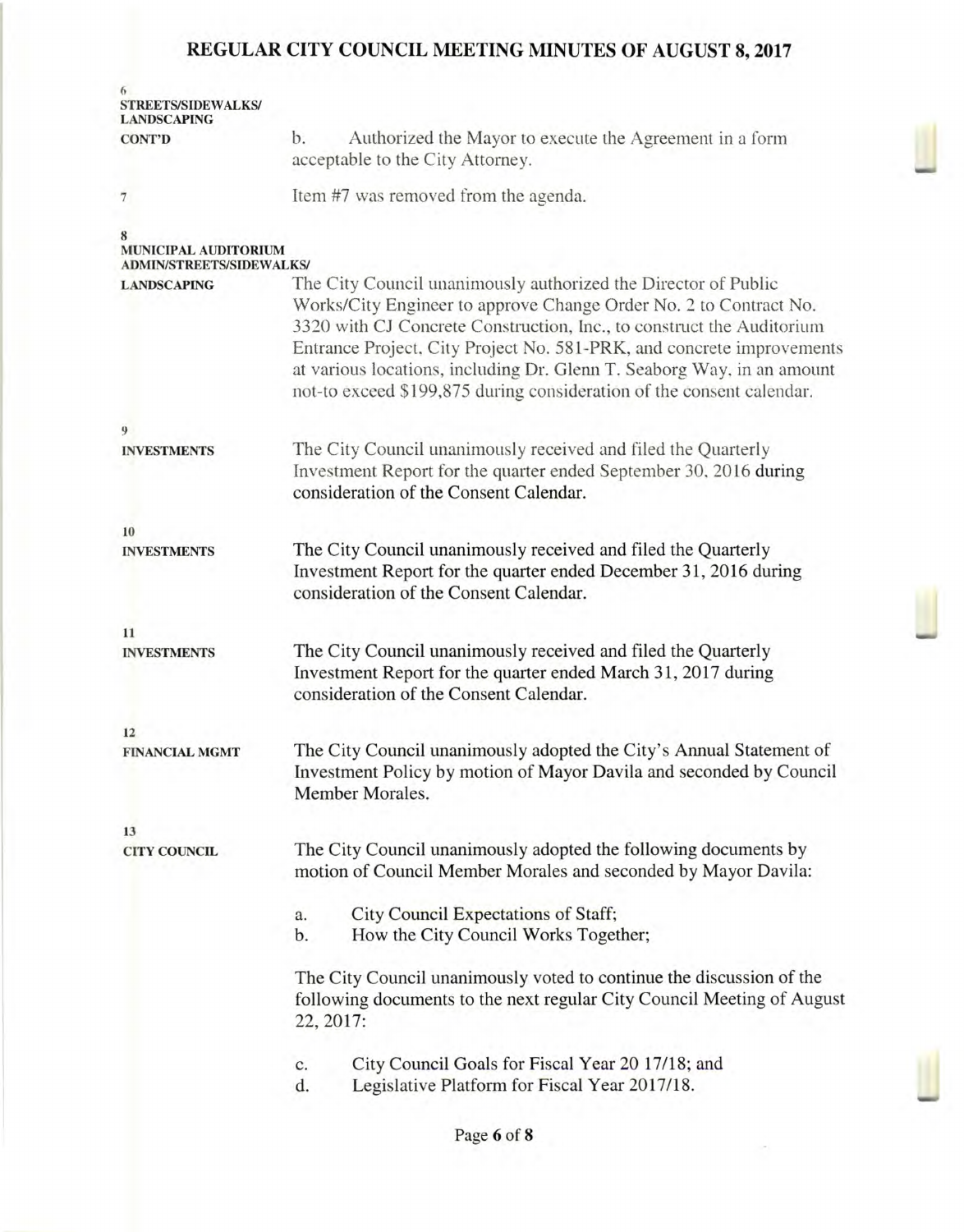**14** 

L

**CITY MEMBERSHIPS The City Council unanimously received and filed the final report from the joint service delivery and benchmarking project with cities in the Gateway Cities Council of Governments by motion of Mayor Davila and seconded by Council Member Morales.** 

**15** 

**COMMUNITY PROMOTION The City Council considered unanimously approved Parks & Recreation Staff's recommendations on revitalizing future Azalea Festivals as listed below by motion of Council Member Morales and seconded by Council Member Rios:** 

- **a. The 2018 Azalea Festival needs an "anchor"** weekend that consists **of the following:** 
	- **1. Carnival**
	- **2. Music Festival with possible beer & wine garden (outside contractor)**
	- **3. Food Event**
	- **4. Fireworks Show;**
- **b. Multiple Sports Tournaments on the three** preceding weekends **organized by local youth sports organizations;**

#### **c. Inclusion of specialty events such as:**

- **1. Miss South Gate**
- **2. Miss Azaleita**
- **3. Fashion Show; and**
- **d. The Azalea Festival needs to be organized and managed by Parks & Recreation Staff with volunteer assistance from outside organizations to help with events rather than community members organizing and managing the Azalea Festival.**

**16 WARRANTS AND** 

**CANCELLATIONS The City Council unanimously approved the Warrants and Cancellations for August 8, 2017 by motion of Vice Mayor Bernal and seconded by Mayor Davila.** 

| Total of Checks:             | \$6,680,894.89   |                |
|------------------------------|------------------|----------------|
| Voids                        |                  | (343.44)       |
| Total of Payroll Deductions: | \$ (303, 281.62) |                |
| Grand Total:                 |                  | \$6,377,269.83 |

**Cancellations: 72458, 72575**